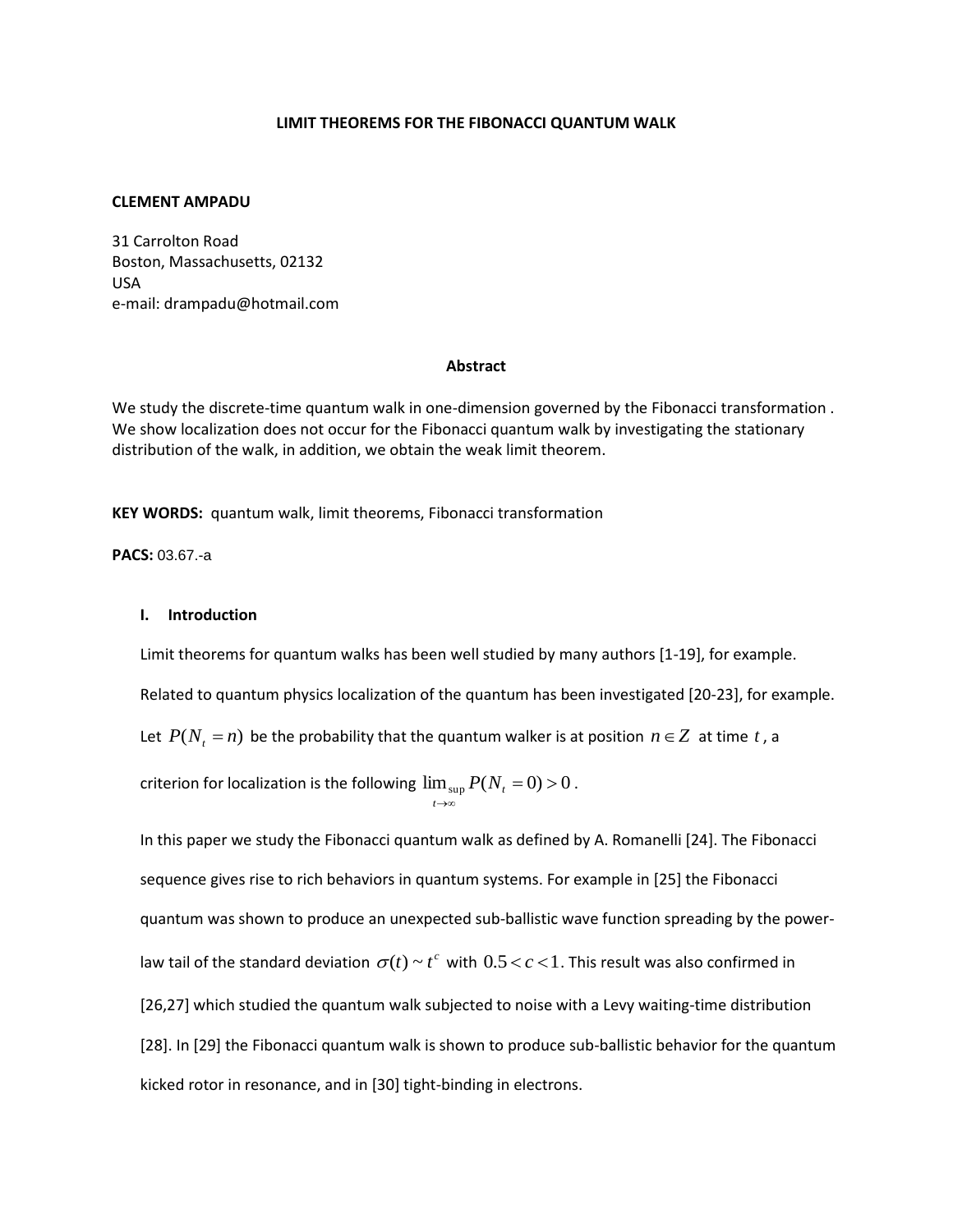This paper is organized as follows in Section II we define the Fibonacci quantum walk. In Section III we present the main results with proof. We show non-existence of localization in the Fibonacci quantum walk via Theorem 1, and in Theorem 2 we give the weak limit theorem. Section IV is devoted to an open problem.

### **II. Definition of the Fibonacci quantum walk**

The Fibonacci quantum walk is usually generated from a large sequence of two time-step unitary operators  $U_1$  and  $U_2$  for each time  $t$  . Given the two initial values of the succession  $U_1$  and  $U_2$ , the sequence is obtained using the rule  $U_{k+1} = U_k U_{k-1}$ . To obtain the operators  $U_1$  and  $U_2$ , consider the standard quantum walk corresponding to a one-dimensional evolution of a quantum system, in a direction which depends on an additional degree of freedom, the chirality, with two possible states: "left"  $\ket{L}$  or "right"  $\ket{R}$  . Assume that the walker can move freely over a series of interconnected sites labeled by an index  $n$  . In the quantum walk the motion of the particle is selected by the chirality. At each time step a unitary transformation of the chirality takes place and the walker moves according to its final chirality state. The global Hilbert space of the system is the tensor product  $H_s\otimes H_c$  where  $H_s$  is the Hilbert space associated to the motion on the line and  $H_c$  is the chirality Hilbert space.

Let us call  $T_{_{-}}$   $\left(T_{_{+}}\right)$  the operators that move the walker one site to the left (right) on the line in  $\,H_{_{S}}$ and let  $|L\rangle\!\langle L|$  and  $|R\rangle\!\langle R|$  be the chirality projector operators in  $\,H_{\,c}\,$  and consider the unitary operator  $U_i(\theta_i)$  =  $\left(T_{\_}\otimes \left|L\right\rangle\!\langle L\right|+T_{_{+}}\otimes\left|R\right\rangle\!\langle R\right|\!\big)\circ \left(I\otimes K(\theta_i)\right)$ , where  $K\!\left(\theta_i\right)\!=\!\sigma_{_{z}}e^{-i\theta_i\sigma_{_{y}}}$  $K(\theta_i)$ =  $\sigma_z e^{-i\theta_i \sigma_y}$  is a unitary operator acting on  $H_c$ ,  $\sigma_y$  and  $\sigma_z$  being the standard Pauli matrices, and  $I$  is the identity operator in  $H_s$  , then one step of the quantum walk is given by  $\big|\Psi(t+1)\big\rangle\!=\!U_i(\theta_i)\big|\Psi(t)\big\rangle$  .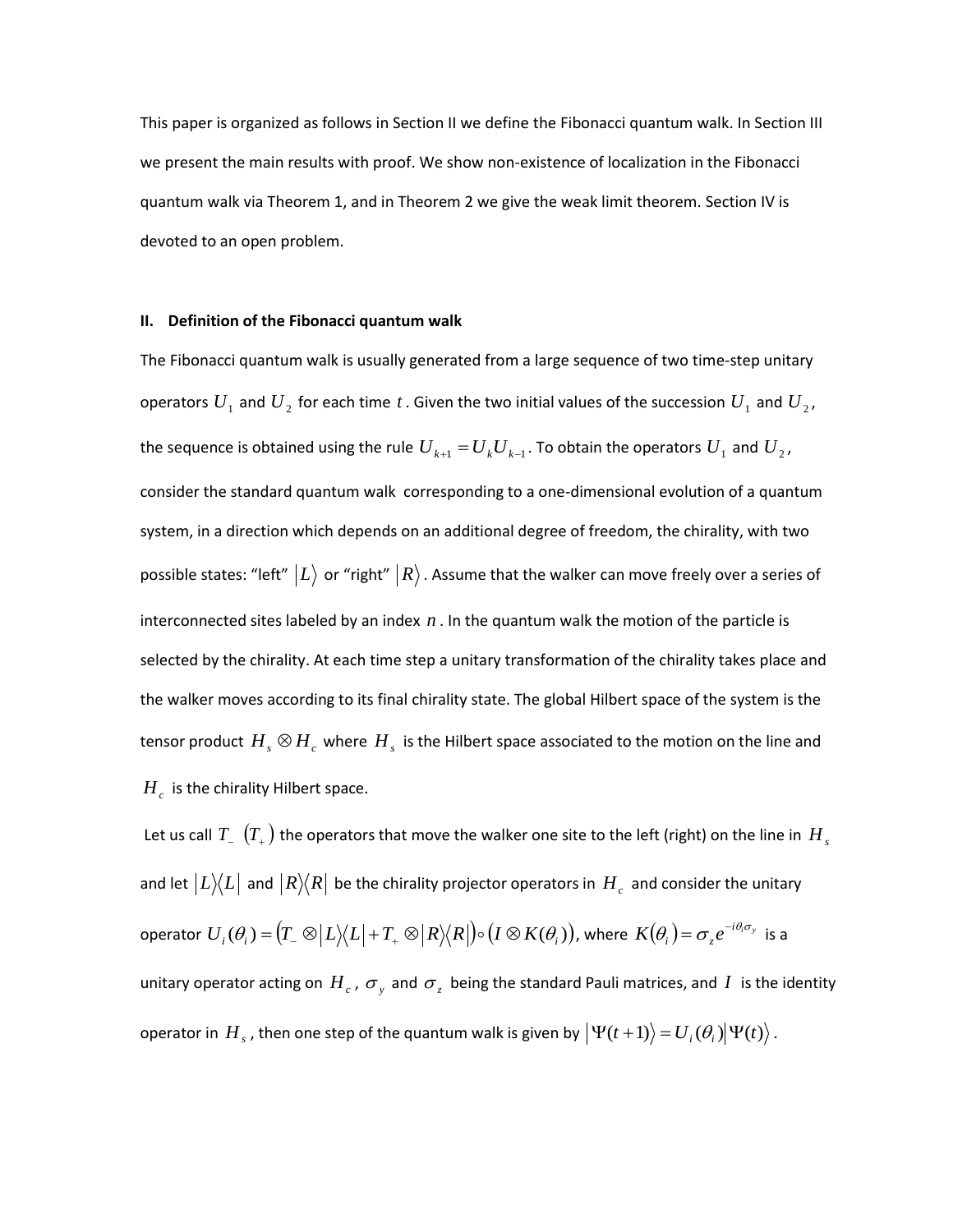The wave vector  $|\Psi(t)\rangle$  is expressed by  $|\Psi(t)\rangle = \sum_{n=1}^{\infty} \frac{d^n n}{n!}$  $b_n(t)$  $a_n(t)$ *t*  $\sum_{n=-\infty}^{\infty} \binom{a_n}{b_n}$  $\sum_{n=-\infty}^{\infty} \binom{a_n(t)}{b_n(t)}$ J  $\backslash$  $\overline{\phantom{a}}$  $\setminus$ ſ  $|\Psi(t)\rangle =$  $(t)$  $(t)$  $\langle t \rangle = \sum_{n=1}^{\infty} \binom{n}{n} \langle n \rangle$ , where we have associated the upper (lower) component with the left (right) chirality, the states  $|n\rangle$  are eigenstates of the position operator corresponding to the site  $n$  on the line. The unitary evolution for  $|\Psi(t)\rangle$  corresponding to *n*  $b_n(t)$  $a_n(t)$ *t*  $\sum_{n=-\infty}^{\infty} \binom{a_n}{b_n}$  $\sum_{n=-\infty}^{\infty} \binom{a_n(t)}{b_n(t)}$ J  $\setminus$  $\overline{\phantom{a}}$  $\setminus$ ſ  $|\Psi(t)\rangle =$  $(t)$  $(t)$  $\langle t \rangle = \sum_{n=1}^{\infty} \binom{n}{n} \langle n \rangle$  can be written as

$$
a_n(t+1) = a_{n+1}(t)\cos\theta + b_{n+1}(t)\sin\theta
$$

$$
b_n(t+1) = a_{n-1}(t)\sin\theta - b_{n-1}(t)\cos\theta
$$

To build the operators  $U_1$  and  $U_2$  we replace  $\theta$  immediately above with  $\theta_1$  and  $\theta_2$  respectively.

If we create the spatial Fourier transform of the amplitude  $\big(a_n^{}(t),b_n^{}(t)\big)^T$  by multiplying both sides

of 
$$
a_n(t+1) = a_{n+1}(t)\cos\theta + b_{n+1}(t)\sin\theta
$$
, and  $b_n(t+1) = a_{n-1}(t)\sin\theta - b_{n-1}(t)\cos\theta$  by  $e^{i(\phi - \frac{\pi}{2})n}$ ,

with  $\phi$   $\in$   $[-\pi,\pi]$ , and summing over the integer index  $\,$  , we get

$$
\begin{pmatrix} F(\phi, t+1) \\ G(\phi, t+1) \end{pmatrix} = M(\phi, \theta) \begin{pmatrix} F(\phi, t) \\ G(\phi, t) \end{pmatrix}, \text{ where } F(\phi, t) = \sum_{n} e^{i\left(\phi - \frac{\pi}{2}\right)n} a_n(t), \ G(\phi, t) = \sum_{n} e^{i\left(\phi - \frac{\pi}{2}\right)n} b_n(t),
$$
  
and 
$$
M(\phi, \theta) = \begin{pmatrix} ie^{-i\phi}\cos\theta & ie^{-i\phi}\sin\theta \\ ie^{i\phi}\sin\theta & -ie^{i\phi}\cos\theta \end{pmatrix}.
$$
 Thus, in the Fourier space the dynamics of the

Fibonacci quantum walk is determined by the unitary matrix  $M(\phi,\theta)$  . If we call  $M_1$  and  $M_2$  the matrix  $M(\phi,\theta)$  evaluated at  $(\phi_1,\theta_1)$  and  $(\phi_2,\theta_2)$  respectively, then in the Fourier space the dynamics of the Fibonacci quantum walk is determined as follows: Given the two initial values of the succession  $\overline{M}_1$  and  $\overline{M}_2$  the sequence is obtained using the rule  $\overline{M}_{k+1} = \overline{M}_k \overline{M}_{k-1}$ .

Notice we can write 
$$
M(\phi, \theta) = \begin{pmatrix} e^{-i\phi} & 0 \\ 0 & e^{i\phi} \end{pmatrix} \begin{pmatrix} i\cos\theta & i\sin\theta \\ i\sin\theta & -i\cos\theta \end{pmatrix}
$$
. Let  $U = \begin{pmatrix} i\cos\theta & i\sin\theta \\ i\sin\theta & -i\cos\theta \end{pmatrix}$ ,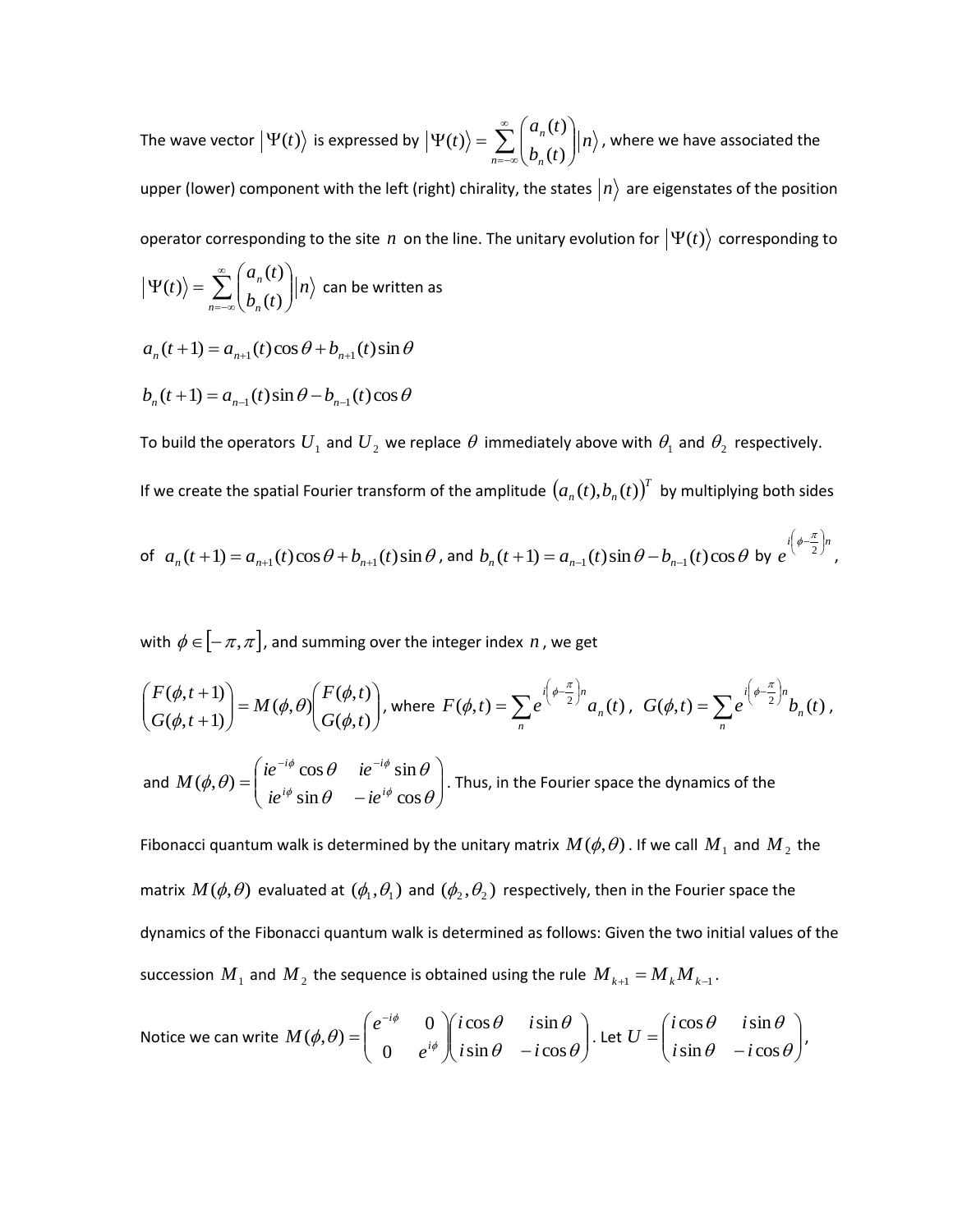then we can write  $U = P + Q$ , where  $P = \begin{bmatrix} 1 & 0 & 0 \\ 0 & 0 & 0 \end{bmatrix}$  $\bigg)$  $\setminus$  $\overline{\phantom{a}}$  $\setminus$  $=$  $\left($ 0 0  $i\cos\theta$   $i\sin\theta$  $P = \begin{bmatrix} 1 & 0 & 0 \\ 0 & 0 & 0 \end{bmatrix}$  and  $Q = \begin{bmatrix} 0 & 0 \\ i \sin \theta & -i \cos \theta \end{bmatrix}$  $\bigg)$  $\setminus$  $\overline{\phantom{a}}$  $\setminus$ ſ  $\overline{a}$  $=$  $\sin \theta$  -  $i \cos \theta$ 0 0  $i \sin \theta$  - *i*  $Q = \begin{vmatrix} 0 & 0 & 0 \\ 0 & 0 & 0 \end{vmatrix}$ . So in

the Fourier space we can write the evolution of the Fibonacci quantum walk as

$$
\left|\Psi_{t+1}\right\rangle = \sum_{n\in\mathbb{Z}}|n\rangle\otimes\left(\mathcal{P}\left|\psi_{t}(n+1)\right\rangle+\mathcal{Q}\left|\psi_{t}(n-1)\right\rangle\right).
$$
 Let  $\left\|y\right\|^{2} = \langle y|y\rangle$ , then the probability that the

quantum walker  $N_t$  is at position  $n$  at time  $t$  is defined by  $P(N_t=n) = \left\| \psi_t(n) \right\|^2$  . The Fourier transform  $\left|\hat{\Psi}_{t}(k)\right\rangle$  of  $\left|\psi_{t}(n)\right\rangle$  is defined as  $\left|\hat{\Psi}_{t}(k)\right\rangle =\sum_{n\in\mathbb{Z}}% \left|\psi_{n}(n)\right\rangle$  $\hat{\Psi}_{i}(k)\rangle = \sum e^{-\frac{1}{2}ikx}$ *n Z t ikn*  $\hat{\Psi}_{t}(k)\Bigl\rangle =\sum e^{-ikn}\bigl|\psi_{t}(n)\bigr\rangle$  . By the inverse Fourier transform we have  $\big|\psi_{_I}(n)\rangle=\int\!e^{i\kappa n}\big|\Psi_{_I}(k)\big\rangle\frac{d\kappa n}{2\pi}$ π π 2  $\langle n \rangle = \int_{0}^{\pi} e^{ikn} \left| \hat{\Psi}_{t}(k) \right\rangle \frac{dk}{2\pi}$ - $\frac{1}{2}$ . The time evolution of  $\left| \hat{\Psi}_{_{t}}(k)\right\rangle$  is  $\langle \hat{\psi}_{t+1}(k) \rangle = M(k) |\hat{\psi}_{t}(k) \rangle$ , where  $M(k) = \begin{pmatrix} ie^{-ik}\cos\theta & ie^{-ik}\sin\theta \\ ie^{ik}\sin\theta & -ie^{ik}\cos\theta \end{pmatrix}$  $\bigg)$  $\backslash$  $\overline{\phantom{a}}$  $\setminus$ ſ  $\overline{a}$  $=$  $e^{-ik}$  and  $\theta$  is  $i\pi$  $\theta$  – ie<sup>u</sup> cos  $\theta$  $\theta$  ie<sup>-tk</sup> sin  $\theta$  $\sin \theta$  -ie<sup>ik</sup> cos  $k(k) = \begin{cases} i e^{-ik} \cos \theta & i e^{-ik} \sin \theta \\ i e^{ik} \sin \theta & i e^{ik} \cos \theta \end{cases}$  $ik$  **ignal**  $i \cdot e^{-ik}$  $ie^{ik} \sin \theta$  *-ie*  $ie^{-ik}\cos\theta$  *ie*  $M(k) = \begin{bmatrix} k & 0.686 & k & 0.686 \\ 0.666 & k & 0.666 \end{bmatrix}$ . By induction on t, we get

 $\langle k \rangle$  =  $M(k)$ <sup>t</sup>  $\left| \hat{\Psi}_0(k) \right|$  $\widehat{u}_t(k)\big\rangle = M(k)^t\big|\widehat{Y}_t\big|$  $|\hat{\psi}_{i}(k)\rangle$  =  $M(k)^{t}|\Psi_{0}(k)\rangle$  . In particular, the probability distribution can be written as

2  $0^{(k)}/e$  2  $(N_t = n) = \left\| \int_{-\pi}^{n} M(k)^t \right| \hat{\Psi}_0(k)$  $(n) = \left\| \int_0^{\pi} M(k)^t \right| \widehat{\Psi}$ π  $P(N_t = n) = \left| \int_0^{\pi} M(k)^t \right| \hat{\Psi}_0(k) e^{ikn} \frac{dk}{2\pi}$ *t*  $\overline{a}$ .To end this section we should remark that the definition

of the Fibonacci quantum walk here can partly be found in [24].

#### **III. Main Results**

From 
$$
M(k) = \begin{pmatrix} ie^{-ik}\cos\theta & ie^{-ik}\sin\theta \\ ie^{ik}\sin\theta & -ie^{ik}\cos\theta \end{pmatrix}
$$
, it is easily seen that the eigenvalues of

 $M(k)$  are given by  $\lambda_1(k) = e^{i w(k)}$  $\lambda_1(k) = e^{iw(k)}$  and  $\lambda_2(k) = e^{-iw(k)}$  $\lambda_2(k) = e^{-iw(k)}$  where  $w(k)$  is determined by

 $\sin w(k) = \sqrt{1-\sin k \cos \theta}$  . The normalized eigenvectors corresponding to the eigenvalues

$$
\lambda_j(k)
$$
,  $1 \le j \le 2$  are given by,  $V_j(k) = N_j \begin{bmatrix} i(\sin(2k)\cot \theta - \lambda_j e^{-ik} \csc \theta) + \cot \theta \\ 1 \end{bmatrix}$ , where  $N_j$  is

an appropriate normalization factor. Recall that the degeneracy of the eigenvalues is a necessary condition for localization. However for the Fibonacci quantum walk in this paper, none of the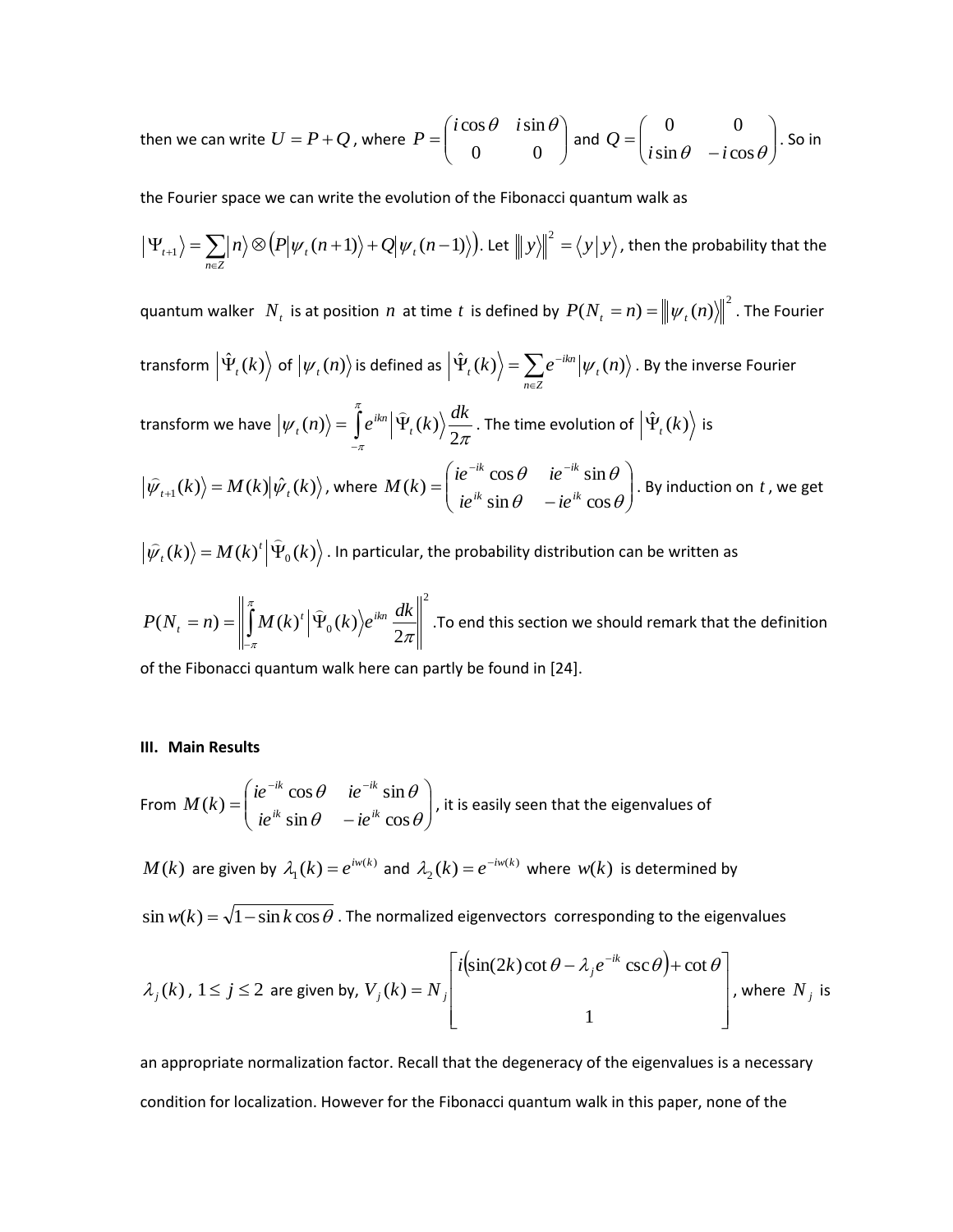eigenvalues are independent of  $k$  , so we can start by saying that localization does not occur in the Fibonacci quantum walk. In particular, we expect that our limit theorem does not have a

 $\delta$  – measure corresponding to localization.

To show localization does not occur, rigorously, let us take the initial state as

$$
\left|\psi_0(n)\right\rangle = \begin{cases} \binom{r}{\alpha} & \text{if } n = 0 \\ \binom{r}{0} & 0 \text{if } n \neq 0 \end{cases}
$$
, where  $|\alpha|^2 + |\beta|^2 = 1$ , and  $T$  is the

transposed operator. We should note that  $\left|\mathring{\Psi}_{0}(k)\right\rangle\!=\!\left|\psi_{0}(0)\right\rangle$  $\overline{a}$ . Now we evaluate the following limits,  $\lim_{t\to\infty}P(N_{2t}=0)$ ,  $\lim_{t\to\infty}P(N_{2t}=n)$ ,  $\lim_{t\to\infty}P(N_{2t+1}=0)$ , and  $\lim_{t\to\infty}P(N_{2t+1}=n)$ . We should note that the Fourier transform  $\big|\hat{\Psi}_{_0}(k)\big\rangle$  can be expressed by the normalized eigenvectors as  $\langle k \rangle = \sum \langle v_i(k) | \Psi_0(k) \rangle | v_i(k)$ 2 1  $\langle v_0(k) \rangle = \sum \langle v_j(k) | \Psi_0(k) \rangle | v_j(k)$  $\sum_{j=1}^n \Bigl\langle \nu_j \Bigr\rangle$  $\langle \Psi_0(k) \rangle = \sum \langle v_i(k) | \Psi_0 \rangle$  $\sum_{i=1}^{\infty}$   $\sum_{i=1}^{\infty}$   $\sum_{i=1}^{\infty}$ which implies that  $\langle k \rangle = M(k)^t |\Psi_0(k)\rangle = \sum \lambda_i (k)^t \langle v_i(k) | \Psi_0(k)\rangle |v_i(k)\rangle$ 2 1  $\langle k \rangle = M(k)^{t} \left| \Psi_{0}(k) \right\rangle = \sum \lambda_{j}(k)^{t} \left\langle v_{j}(k) \right| \Psi_{0}(k) \left| v_{j}(k) \right\rangle$ *j j t j*  $\hat{H}_{t}(k)$  =  $M(k)^{t} \left| \hat{H}_{0}(k) \right\rangle = \sum_{j=1}^{t} \lambda_{j}(k)^{t} \left\langle v_{j}(k) \right| \hat{H}_{0}$  $\langle \widehat{\Psi}_{t}(k)\rangle\!=\!M(k)^{t}\big|\widehat{\Psi}_{0}(k)\big\rangle\!=\!\sum^{2}\!\mathcal{X}_{i}(k)^{t}\big\langle\boldsymbol{v}_{i}(k)\big|\widehat{\Psi}_{0}(k)\big\rangle\!|v_{i}(k)\big\rangle.$  So by the inverse Fourier transform we get  $\big|\psi_{i}(n)\big>=\sum_{i=1}\int\lambda_{j}(k)^{i}\big\langle\overline{\nu}_{j}(k)\big|\Psi_{0}(k)\big\rangle\overline{\nu}_{j}(k)\big)e^{ikn}\frac{d\overline{\psi_{i}}}{2\pi}$ π π 2  $\langle n \rangle = \sum_i |\lambda_i(k)^t \langle v_i(k) | \Psi_0(k) \rangle | v_i(k)$ 2 1 0  $\langle n \rangle = \sum_{k=1}^{n} \int_{0}^{\pi} \lambda_i(k)^t \langle v_{i}(k) | \hat{v}_{i}(k) \rangle v_{i}(k) \rangle e^{ikn} \frac{dk}{dt}$ *j j j*  $\langle f_n(n) \rangle = \sum_{j=1}^n \int_{-\pi}^{\pi} \lambda_j(k)^j$  $=\sum |\lambda_i(k)^t \langle v_i(k)|\hat{\Psi}\rangle$  $\overline{a}$ . If  $n \neq 0$ , then we recall that  $\begin{bmatrix} 0 & 0 \end{bmatrix} = \begin{bmatrix} 0 \\ 0 \end{bmatrix}$  $\rfloor$  $\overline{\phantom{a}}$  $\mathsf{L}$ L  $\hat{\Psi}_{0}(k) = |\psi_{0}(0)\rangle =^{T} [0 \quad 0] =$ 0 0  $\psi_0(k) = |\psi_0(0)\rangle = {}^T [0 \quad 0]$  $\overline{a}$ , and it is easy to check that

$$
\left|\psi_{t}(n)\right\rangle = \sum_{j=1}^{2} \int_{-\pi}^{\pi} \lambda_{j}(k)^{t} \left\langle v_{j}(k) \right| \hat{\Psi}_{0}(k) \left|\psi_{j}(k)\right\rangle e^{ikn} \frac{dk}{2\pi} = \begin{bmatrix} 0 \\ 0 \end{bmatrix}.
$$
 In particular, if  $n \neq 0$ , then

 $P(N_{2t} = n) = P(N_{2t+1} = n) = 0$ , so we have  $\lim_{t \to \infty} P(N_{2t} = n) = \lim_{t \to \infty} P(N_{2t+1} = n) = 0$ . If  $n = 0$ ,

then we note that  $\left|\psi_{2t(2t+1)}(0)\right\rangle = \sum_{i=1} \int \lambda_j(k)^{2t(2t+1)} \big\langle \overline{\nu}_j(k)\big| \overline{\psi_0(0)}\big\rangle\big|\overline{\nu}_j(k)\big\rangle \frac{d\overline{\nu}_j(k)}{2\pi}$ π π 2  $(0) = \sum_i |\lambda_i(k)|^{2t(2t+1)} \langle v_i(k)|\psi_0(0)\rangle |v_i(k)|$ 2 1 0  $2t(2t+1)$  $\langle u_{2t(2t+1)}(0)\rangle = \sum_{i=1}^{2}\int_{0}^{\pi}\lambda_{i}(k)^{2t(2t+1)}\langle v_{i}(k)|\psi_{0}(0)\rangle|v_{i}(k)\rangle \frac{dk}{2\pi}$ *j j*  $f_{t(2t+1)}(0) = \sum_{j=1}^{t} \int_{-\pi}^{\pi} \lambda_j(k)^{2t(2t)}$  $^{+}$  $\ket{u_{i+1}(0)} = \sum \left(\frac{\lambda_i(k)^{2t(2t+1)}}{\nu_j(k)} \middle| \psi_0(0) \middle| \psi_j(k) \right) \frac{dk}{2}$ . In particular we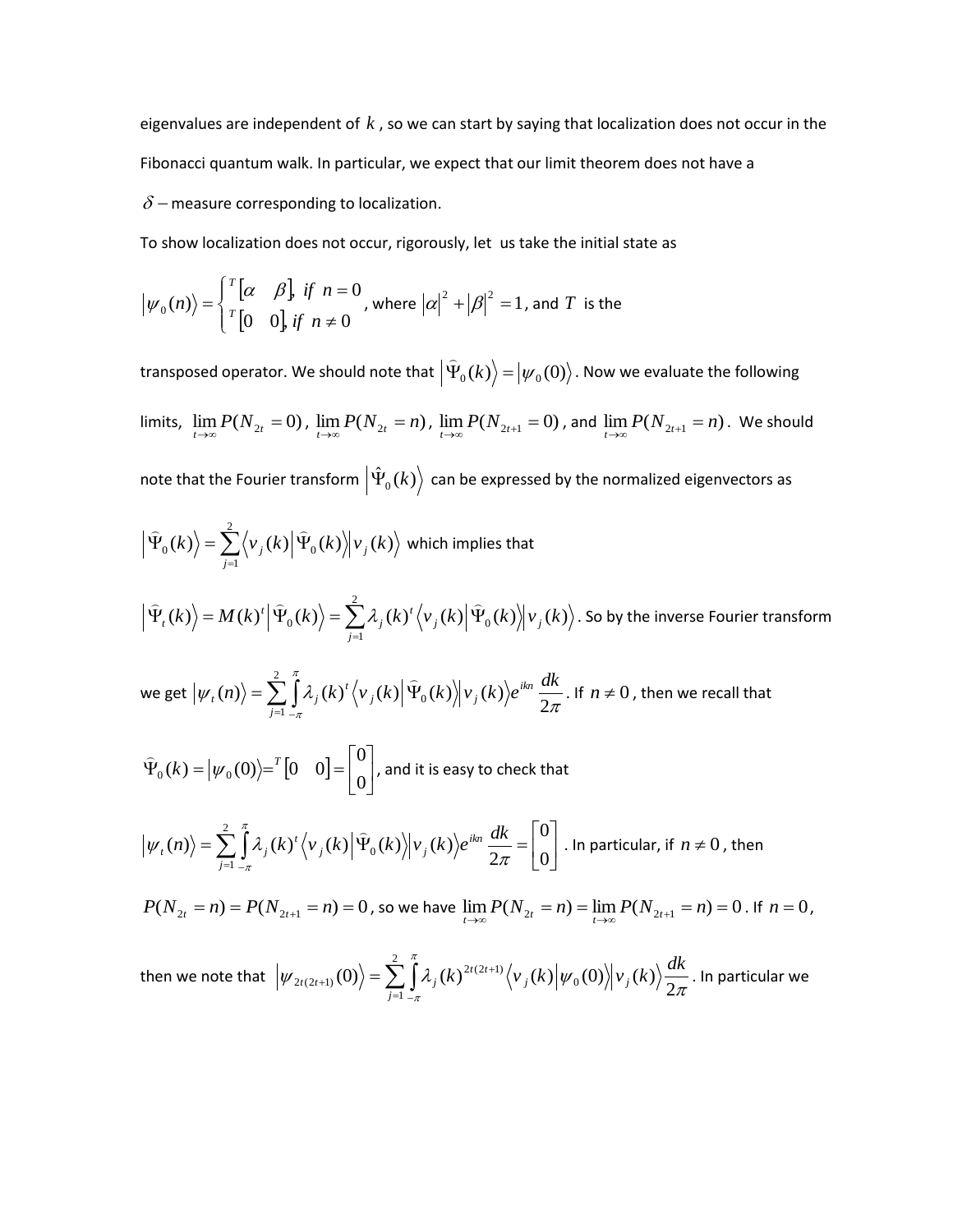have to evaluate the following integrals,  $\int \lambda_1(k)^{2\tau}\big\langle \nu_1(k)\big| \psi_0(0)\big\rangle\big| \nu_1(k)\big\rangle \frac{d\tau}{2\pi}$ π  $\int_{\pi} \lambda_1(k)^{2t} \langle v_1(k)|\psi_0(0)\rangle |v_1(k)\rangle \frac{d}{2}$  $\int\limits_{-\pi}^{\pi}\lambda_{1}(k)^{2t}\big\langle v_{1}(k)\big|\psi_{0}(0)\big\rangle\big|v_{1}(k)\big\rangle\frac{dk}{2\pi}$ ,

$$
\int_{-\pi}^{\pi} \lambda_2(k)^{2t} \langle v_2(k) | \psi_0(0) \rangle | v_2(k) \rangle \frac{dk}{2\pi}, \int_{-\pi}^{\pi} \lambda_1(k)^{2t+1} \langle v_1(k) | \psi_0(0) \rangle | v_1(k) \rangle \frac{dk}{2\pi}, \text{ and}
$$

 $\lambda_2(k)^{2} \langle v_2(k)|\psi_0(0)\rangle |v_2(k)\rangle \frac{dE}{2\pi}$ π  $\int\limits_{\pi}^{\pi}\lambda_2(k)^{2t}\big\langle\overline{v}_2(k)\big|\psi_0(0)\big\rangle\big|\overline{v}_2(k)\big\rangle\frac{d}{2}$  $\int\limits_{-\pi}^{\pi}\lambda_2(k)^{2t}\big\langle v_{2}(k)\big|\psi_{0}(0)\big\rangle\big|v_{2}(k)\big\rangle\frac{dk}{2\pi}$ . To make the calculation manageable, let us write the

eigenvalues of  $M(k)$  for  $j = 1,2$  as  $\lambda_j(k) = e^{i w(k)(-1)^{j+1}}$ , then we see that we can write

$$
\lambda_j(k)'\langle v_j(k)|\psi_0(0)\rangle|v_j(k)\rangle = e^{iw(k)(-1)^{j+1}r} \begin{bmatrix} (iN_j\sin(2k)\cot\theta - iN_j e^{-ik}\csc\theta + N_j\cot\theta)(-i\alpha\overline{N}_j\sin(2k)\cot\theta + i\alpha\overline{N}_j e^{ik}\overline{\lambda}_j\csc\theta + \alpha\overline{N}_j\cot\theta + \overline{N}_j\beta) \\ -i\alpha|N_j|^2\sin(2k)\cot\theta + i\alpha|N_j|^2 e^{ik}\overline{\lambda}_j\csc\theta + \alpha|N_j|^2\cot\theta + |N_j|^2\beta \end{bmatrix}
$$

So,

$$
\left|\psi_{2t(2t+1)}(0)\right\rangle = \sum_{j=1}^{2} \int_{-\pi}^{\pi} e^{iw(k)(-1)^{j+1}2t(2t+1)} \left[ \begin{pmatrix} iN_j \sin(2k)\cot\theta - iN_j e^{-ik} \csc\theta + N_j \cot\theta \end{pmatrix} - i\alpha N_j \sin(2k)\cot\theta + i\alpha N_j e^{ik} \overline{\lambda}_j \csc\theta + \alpha N_j \cot\theta + i\alpha N_j e^{ik} \overline{\lambda}_j \csc\theta + \alpha N_j \cot\theta + i\alpha N_j e^{ik} \overline{\lambda}_j \csc\theta + \alpha N_j e^{ik} \overline{\lambda}_j \csc\theta + \alpha N_j e^{ik} \overline{\lambda}_j \csc\theta + \alpha N_j e^{ik} \overline{\lambda}_j \csc\theta + \alpha N_j e^{ik} \overline{\lambda}_j \csc\theta + \alpha N_j e^{ik} \overline{\lambda}_j \csc\theta + \alpha N_j e^{ik} \overline{\lambda}_j \csc\theta + \alpha N_j e^{ik} \overline{\lambda}_j \csc\theta + \alpha N_j e^{ik} \overline{\lambda}_j \csc\theta + \alpha N_j e^{ik} \overline{\lambda}_j \csc\theta + \alpha N_j e^{ik} \overline{\lambda}_j \csc\theta + \alpha N_j e^{ik} \overline{\lambda}_j \csc\theta + \alpha N_j e^{ik} \overline{\lambda}_j \csc\theta + \alpha N_j e^{ik} \overline{\lambda}_j \csc\theta + \alpha N_j e^{ik} \overline{\lambda}_j \csc\theta + \alpha N_j e^{ik} \overline{\lambda}_j \csc\theta + \alpha N_j e^{ik} \overline{\lambda}_j \csc\theta + \alpha N_j e^{ik} \overline{\lambda}_j \csc\theta + \alpha N_j e^{ik} \overline{\lambda}_j \csc\theta + \alpha N_j e^{ik} \overline{\lambda}_j \csc\theta + \alpha N_j e^{ik} \overline{\lambda}_j \csc\theta + \alpha N_j e^{ik} \overline{\lambda}_j \csc\theta + \alpha N_j e^{ik} \overline{\lambda}_j \csc\theta + \alpha N_j e^{ik} \overline{\lambda}_j \csc\theta + \alpha N_j e^{ik} \overline{\lambda}_j \csc\theta + \alpha N_j e^{ik} \overline{\lambda}_j \csc\theta + \alpha N_j e^{ik} \overline{\lambda}_j \csc\theta + \alpha N_j e^{
$$

which implies that

$$
\left| \psi_{2t(2t+1)}(0) \right\rangle = \int_{-\pi}^{\pi} e^{iw(k)2t(2t+1)} \left[ \frac{\left( iN_1 \sin(2k) \cot \theta - iN_1 e^{-ik} \csc \theta + N_1 \cot \theta \right) - i\alpha \overline{N_1} \sin(2k) \cot \theta + i\alpha \overline{N_1} e^{ik} \overline{\lambda_1} \csc \theta + \alpha \overline{N_1} \cot \theta + \overline{N_1} \beta \right] \frac{dk}{2\pi} \right]
$$

$$
+\int_{-\pi}^{\pi}e^{-iw(k)2t(2t+1)}\left[\frac{(iN_{2}\sin(2k)\cot\theta -iN_{2}e^{-ik}\csc\theta+N_{2}\cot\theta)(-i\alpha\overline{N}_{2}\sin(2k)\cot\theta+i\alpha\overline{N}_{2}e^{ik}\overline{\lambda}_{2}\csc\theta+\alpha\overline{N}_{2}\cot\theta+\overline{N}_{2}\beta)}{-i\alpha|N_{2}|^{2}\sin(2k)\cot\theta+i\alpha|N_{2}|^{2}e^{ik}\overline{\lambda}_{2}\csc\theta+\alpha|N_{2}|^{2}\cot\theta+|N_{2}|^{2}\beta}\right]\frac{dk}{2\pi}
$$

It is cleary seen that the integrals in  $\big\vert \psi_{2t(2t+1)}(0)\big\rangle$  do not exist, so it certain that  $\lim\limits_{t\to\infty}P(N_{2t}=0)$ 

and  $\lim\limits_{t\to\infty}P(N_{_{2t}}=0)$  do not exist. Since we have shown that

$$
\lim_{t \to \infty} P(N_{2t} = 0) = \lim_{t \to \infty} P(N_{2t+1} = 0) = Does not exist, and \lim_{t \to \infty} P(N_{2t} = n) = \lim_{t \to \infty} P(N_{2t+1} = n) = 0
$$

for any initial state, it follows rigorously that localization does not occur in the Fibonacci quantum walk. In particular, the non-existence of localization is given by the following.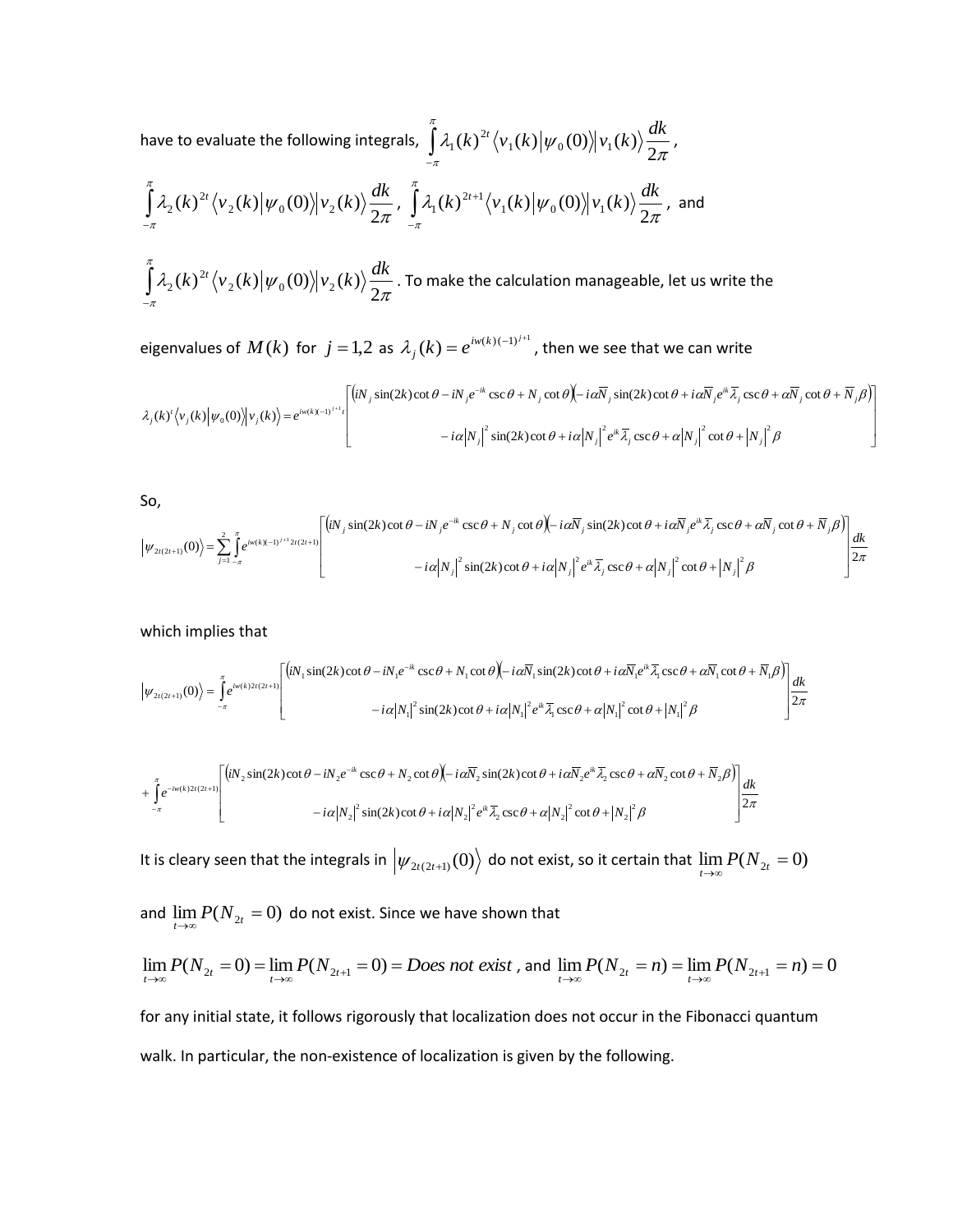**Theorem 1:**  $\lim_{t\to\infty} P(N_{2t} = 0) = \lim_{t\to\infty} P(N_{2t+1} = 0) = Does not exist$ , and  $\lim_{t \to \infty} P(N_{2t} = n) = \lim_{t \to \infty} P(N_{2t+1} = n) = 0$ 

Now we obtain the limit theorem for the Fibonacci quantum walk. Using the method of Grimmett et.al [31], we see that the  $r-$ th moment of  $N_t$  is given by

$$
E\left(\left(N_{t}\right)^{r}\right) = \sum_{n\in\mathbb{Z}} n^{r} P(N_{t} = n) = \int_{-\pi}^{\pi} \frac{dk}{2\pi} \left\langle \widehat{\Psi}_{t}(k) \left| \left(D^{r}\right| \widehat{\Psi}_{t}(k) \right\rangle \right) = \int_{-\pi}^{\pi} \sum_{j=1}^{2} (t)_{r} \lambda_{j}^{-r}(k) \left(D\lambda_{j}(k)\right)^{r} \left|\left\langle \nu_{j}(k) \right| \widehat{\Psi}_{0}(k) \right\rangle \right|^{2} + O(t^{r-1})
$$

where 
$$
D = i\left(\frac{d}{dk}\right)
$$
 and  $(t)_r = t(t-1)\times\cdots\times(t-r+1)$ . Let  $h_j(k) = \frac{D\lambda_j(k)}{\lambda_j(k)}$ , then  
\n
$$
E\left(\left(\frac{N_t}{t}\right)^r\right) \to \int_{\Omega} \frac{dk}{2\pi} \sum_{j=1}^2 h_j(k)^r \Big|\Big\langle v_j(k)\Big|\hat{\Psi}_0(k)\Big|^2 \text{ as } t \to \infty \text{. Substituting } h_j(k) = x \text{, we have}
$$
\n
$$
\lim_{t \to \infty} E\left(\left(\frac{N_t}{t}\right)^r\right) = \int_{-|z_s|}^{|z_s|} x^r f(x) dx \text{, where } f(x) = f_k(x; \gamma_\varepsilon)(c_0 x) \text{ and } |\gamma_\varepsilon| = |\cos \theta| \text{. Since } f(x) \text{ is a}
$$

density function, the proof is complete. In particular, we the following.

**Theorem 2:**  $\frac{N_t}{N} \Rightarrow Z$ *t*  $\frac{N_t}{N}$   $\Rightarrow$   $Z$  , where  $\Rightarrow$  means weak convergence and  $Z$  has the density function

$$
f(x) = (c_0 x) f_K(x; \cos \theta), \text{ where } f_K(x; a) = \frac{\sqrt{1-|a|^2}}{\pi (1-x^2) \sqrt{|a|^2 - x^2}} I_{(-|a|,|a|)}(x),
$$

$$
I_A(x) = \begin{cases} 1, & \text{if } x \in A \\ 0, & \text{if } x \notin A \end{cases}
$$
, and  $c_0$  is determined by the initial state of the particle undergoing the

Fibonacci quantum walk in one dimension.

# **IV. Open Problem**

Consider the quantum walk on the  $k$  – dimensional lattice governed by the unitary matrix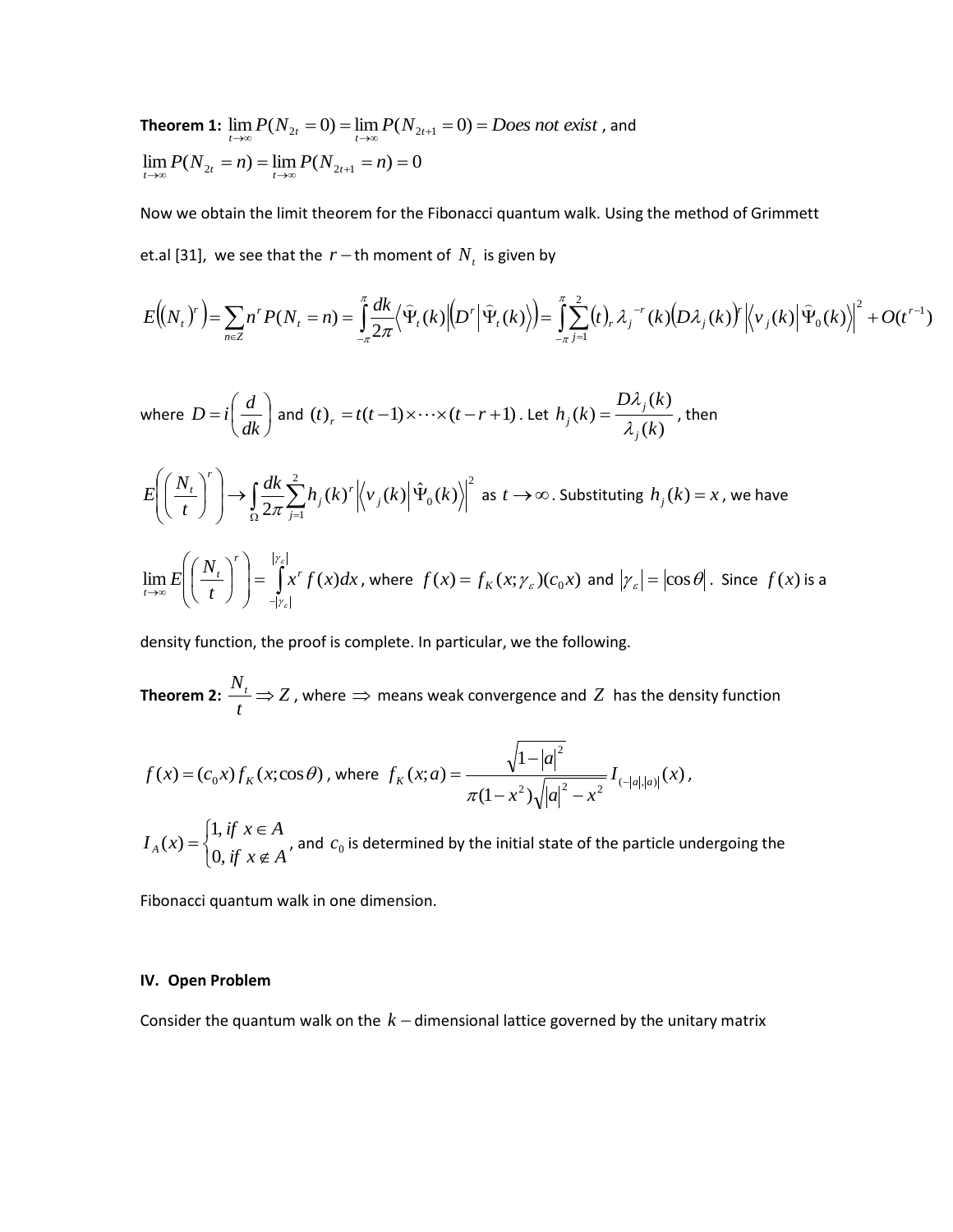$$
U = A^{\otimes k}, \text{ where } A = \begin{bmatrix} 0 & 0 & i\cos\theta & i\sin\theta \\ i\sin\theta & -i\cos\theta & 0 & 0 \\ i\cos\theta & i\sin\theta & 0 & 0 \\ 0 & 0 & i\sin\theta & -i\cos\theta \end{bmatrix}. \text{ It is an open problem to consider the}
$$

Fibonacci quantum walk as an  $m-$ state quantum walk without memory on the  $k-$  dimensional lattice and obtain the associated limit theorems.

## **References**

[1] N. Konno, and T.Machida, Limit theorems for quantum walks with memory, Quantum Information and Computation, Vol.10, No.11&12, (2010)

[2] C. Di Franco, et.al, Alternate two-dimensional quantum walk with a single-quibit coin, arXiv: 1107.4400 (2011)

[3] C.Liu, and N.Petulante, Asymptotic evolution of quantum walks on the  $N$  - cycle subject to decoherence on both the coin and position degree of freedom, Phys. Rev. A 84, 012317 (2011)

[4] K. Chisaki, et.al, Crossovers induced by discrete-time quantum walks, Quantum Information and Computation 11 (2011)

[5] K. Chisaki, et.al, Limit theorems for the discrete-time quantum walk on a graph with joined half lines, arXiv: 1009.1306 (2010)

[6] T. Machida, Limit theorems for a localization model of 2-state quantum walks, International Journal of Quantum Information, Vol.9, No.3, (2011)

[7] T.Machida, and N. Konno, Limit theorem for a time-dependent coined quantum walk on the line, F. Peper et al. (Eds.): IWNC 2009, Proceedings in Information and Communications Technology, Vol.2, (2010)

[8] F. Sato, and M.Katori, Dirac equation with ultraviolet cutoff and quantum walk, Phys. Rev. A81 012314, (2010)

[9] S. Salimi, Continuous-time quantum walks on star graphs, Annals of Physics 324 (2009)

[10] N. Konno, One-dimensional discrete-time quantum walks on random environments, Quantum Information Processing, Vol.8, No.5,(2009)

[11] K.Chisaki, et.al, Limit theorems for discrete-time quantum walks on trees, Interdisciplinary Information Sciences 15, (2009)